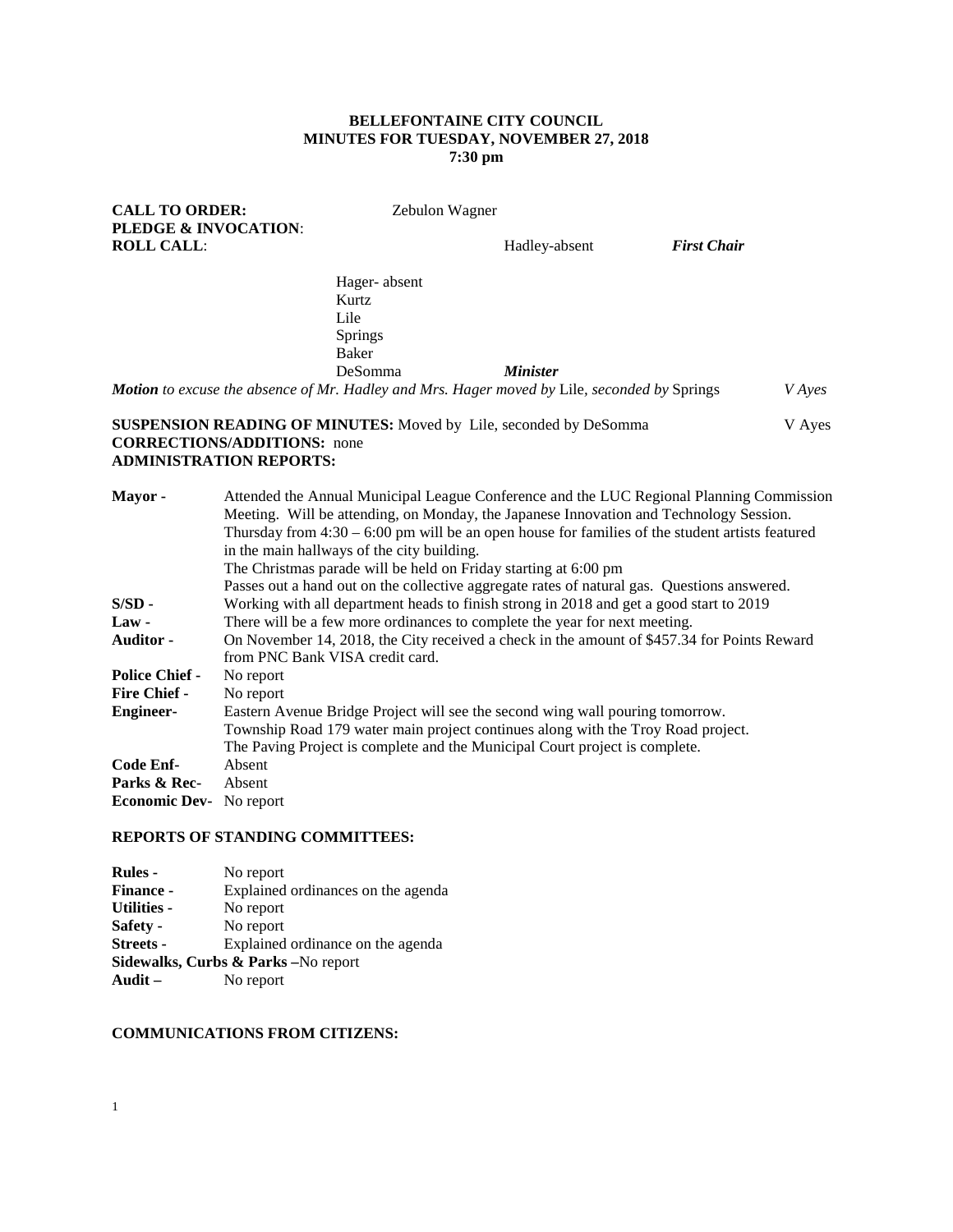## **INTRODUCTION OF ORDINANCES:**

### **1. ORDINANCES FOR 1ST READING**

R18-86 A. A RESOLUTION ESTABLISHING A NEW FUND, AND AUTHORIZING THE CITY AUDITOR TO REQUEST APPROVAL FOR THE NEW FUND FROM THE OHIO AUDITOR OF STATE. **FINANCE** Adoption- Moved by Baker, seconded by DeSomma V Ayes

18-87 B. AN ORDINANCE AMENDING AND RESTATING SECTION 905.10 OF THE CODIFIED ORDINANCES OF THE CITY OF BELLEFONTAINE, OHIO RELATING TO RATE FOR CONSTRUCTION WORK PERFORMED BY THE CITY. **STREETS**

3RR- Moved by DeSomma, moved by Springs V Ayes Passage-Adoption-

### **2. ORDINANCES FOR 2ND READING**

18-75 A. AN ORDINANCE AUTHORIZING THE PURCHASE OF MISCELLANEOUS SUPPLIES, EQUIPMENT AND SERVICES FOR USE IN 2019, AND DECLARING AN EMERGENCY IN THE CITY OF BELLEFONTAINE, OHIO. **FINANCE**

| $3RR-$    | Moved by Baker, seconded by Springs | V Ayes |
|-----------|-------------------------------------|--------|
| Passage-  |                                     |        |
| Adoption- |                                     |        |

18-76 B. AN ORDINANCE AUTHORIZING THE SERVICE-SAFETY DIRECTOR TO HIRE A PART-TIME UTILITIES SERVICE WORKER AND DECLARING AN EMERGENCY IN THE CITY OF BELLEFONTAINE, OHIO. **FINANCE**

| 3RR-      | Moved by Baker, seconded by DeSomma | V Ayes |
|-----------|-------------------------------------|--------|
| Passage-  |                                     |        |
| Adoption- |                                     |        |

#### 18-77 C. AN ORDINANCE APPROVING, AUTHORIZING AND ADOPTING A CREDIT CARD POLICY FOR THE CITY OF BELLEFONTAINE, OHIO. **FINANCE**

| 3RR-      | Moved by Baker, seconded by Springs | V Ayes |
|-----------|-------------------------------------|--------|
| Passage-  |                                     |        |
| Adoption- |                                     |        |

18-78 D. AN ORDINANCE ESTABLISHING AND PROVIDING FOR COMPENSATION FOR CERTAIN HOURLY EMPLOYEES OF THE CITY OF BELLEFONTAINE, OHIO AND DECLARING AN EMERGENCY IN THE CITY OF BELLEFONTAINE, OHIO. (2019 CLERICAL WORKERS PAY ORDINANCE) **FINANCE**

| $3RR-$    | Moved by Baker, seconded by DeSomma | V Ayes |
|-----------|-------------------------------------|--------|
| Passage-  |                                     |        |
| Adoption- |                                     |        |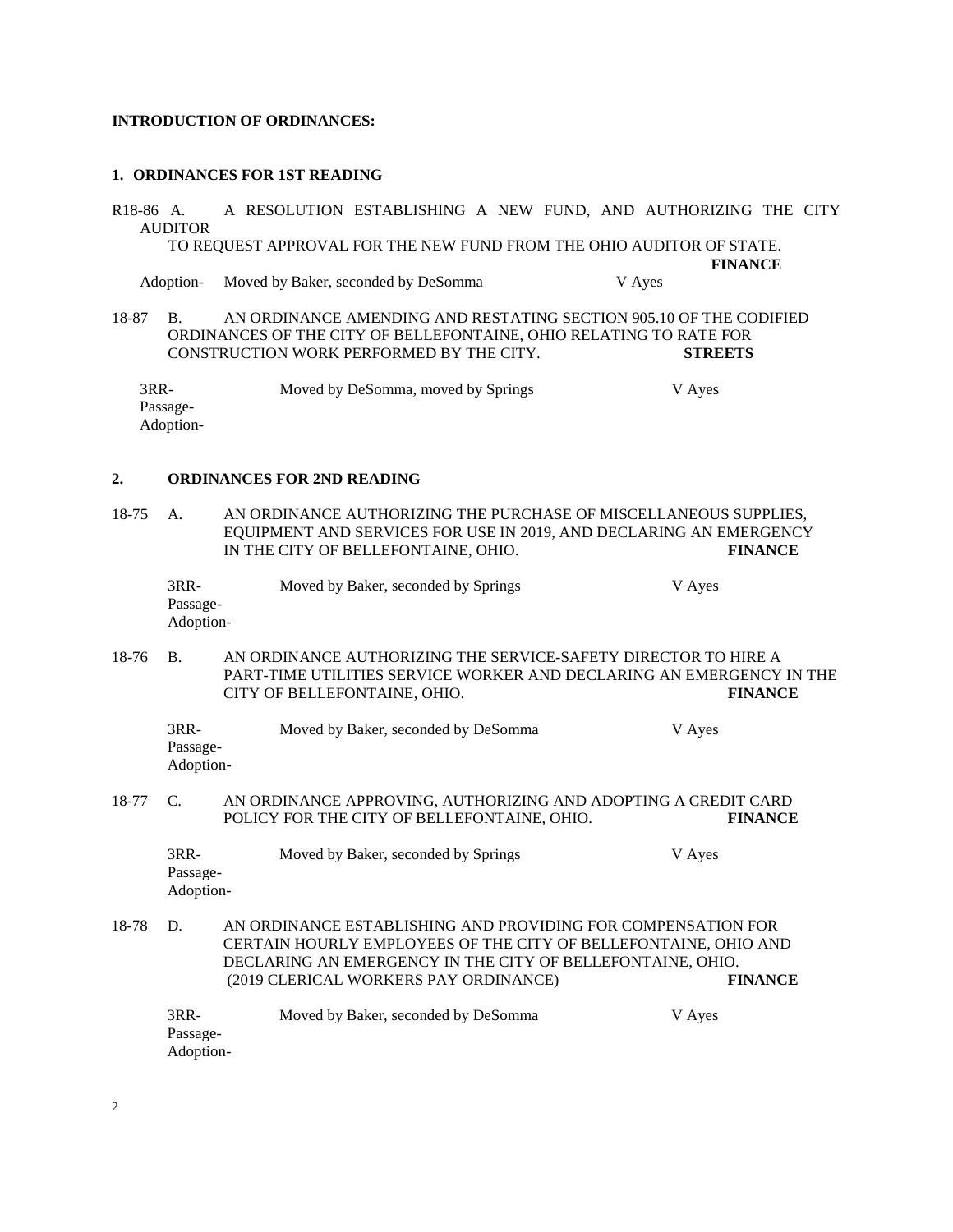| 18-79                      | E.                                                                                                                                                                                                                   | AN ORDINANCE ESTABLISHING AND PROVIDING FOR COMPENSATION FOR<br>CERTAIN HOURLY EMPLOYEES OF THE CITY OF BELLEFONTAINE AND DECLARING<br>AN EMERGENCY IN THE CITY OF BELLEFONTAINE, OHIO. |                |  |
|----------------------------|----------------------------------------------------------------------------------------------------------------------------------------------------------------------------------------------------------------------|-----------------------------------------------------------------------------------------------------------------------------------------------------------------------------------------|----------------|--|
|                            |                                                                                                                                                                                                                      | (2019 SERVICE WORKERS PAY ORDINANCE)                                                                                                                                                    | <b>FINANCE</b> |  |
|                            | 3RR-<br>Passage-<br>Adoption-                                                                                                                                                                                        | Moved by Baker, seconded by DeSomma                                                                                                                                                     | V Ayes         |  |
| 18-80<br><b>CERTAIN</b>    | F <sub>1</sub>                                                                                                                                                                                                       | AN ORDINANCE ESTABLISHING AND PROVIDING FOR COMPENSATION FOR<br>HOURLY EMPLOYEES OF THE CITY OF BELLEFONTAINE AND DECLARING AN                                                          |                |  |
|                            |                                                                                                                                                                                                                      | EMERGENCY IN THE CITY OF BELLEFONTAINE, OHIO.<br>(2019 SUPERVISORY WAGE ORDINANCE)                                                                                                      | <b>FINANCE</b> |  |
|                            | seconded by Kurtz                                                                                                                                                                                                    | Motion to amend Exhibit A which includes the new salary for the Municipal Court clerk position moved by Baker,                                                                          | <i>V</i> Ayes  |  |
|                            | 3RR-<br>Passage-<br>Adoption-                                                                                                                                                                                        | Moved by Baker, seconded by DeSomma                                                                                                                                                     | V Ayes         |  |
| 18-81                      | G.<br>AN ORDINANCE MAKING TEMPORARY APPROPRIATIONS FOR CURRENT EXPENSES<br>AND OTHER EXPENDITURES DURING THE FISCAL YEAR BEGINNING JANUARY 1,<br>2019 AND ENDING DECEMBER 31, 2019 AND DECLARING AN EMERGENCY IN THE |                                                                                                                                                                                         |                |  |
| <b>CITY</b>                |                                                                                                                                                                                                                      | OF BELLEFONTAINE, OHIO.                                                                                                                                                                 | <b>FINANCE</b> |  |
|                            | 3RR-<br>Passage-<br>Adoption-                                                                                                                                                                                        | Moved by Baker, seconded by DeSomma                                                                                                                                                     | V Ayes         |  |
| 18-82                      | H.                                                                                                                                                                                                                   | AN ORDINANCE ESTABLISHING AND PROVIDING FOR COMPENSATION FOR THE<br>BELLEFONTAINE MUNICIPAL COURT PROSECUTOR FOR 2019 AND DECLARING AN<br>EMERGENCY IN THE CITY OF BELLEFONTAINE, OHIO. | <b>FINANCE</b> |  |
|                            | 3RR-<br>Passage-<br>Adoption-                                                                                                                                                                                        | Moved by Baker, seconded by Springs                                                                                                                                                     | V Ayes         |  |
| 18-83<br><b>ASSISTANCE</b> | I.                                                                                                                                                                                                                   | AN ORDINANCE SETTING COMPENSATION AND HOURS FOR THE VICTIM                                                                                                                              |                |  |
|                            |                                                                                                                                                                                                                      | PERSONNEL POSITION WITHIN THE BELLEFONTAINE MUNICIPAL PROSECUTOR'S<br>OFFICE AND DECLARING AN EMERGENCY IN THE CITY OF BELLEFONTAINE, OHIO.                                             | <b>FINANCE</b> |  |
|                            | $3RR-$<br>Passage-<br>Adoption-                                                                                                                                                                                      | Moved by Baker, seconded by Desomma                                                                                                                                                     | V Ayes         |  |
| 18-84                      | J.                                                                                                                                                                                                                   | AN ORDINANCE ESTABLISHING AND PROVIDING FOR COMPENSATION FOR THE<br>BELLEFONTAINE MUNICIPAL COURT PROSECUTOR'S SECRETARY/PARALEGAL                                                      |                |  |
| <b>AND</b>                 |                                                                                                                                                                                                                      |                                                                                                                                                                                         |                |  |
|                            |                                                                                                                                                                                                                      | VICTIM WITNESS COORDINATOR FOR 2019 AND DECLARING AN EMERGENCY IN                                                                                                                       |                |  |

3